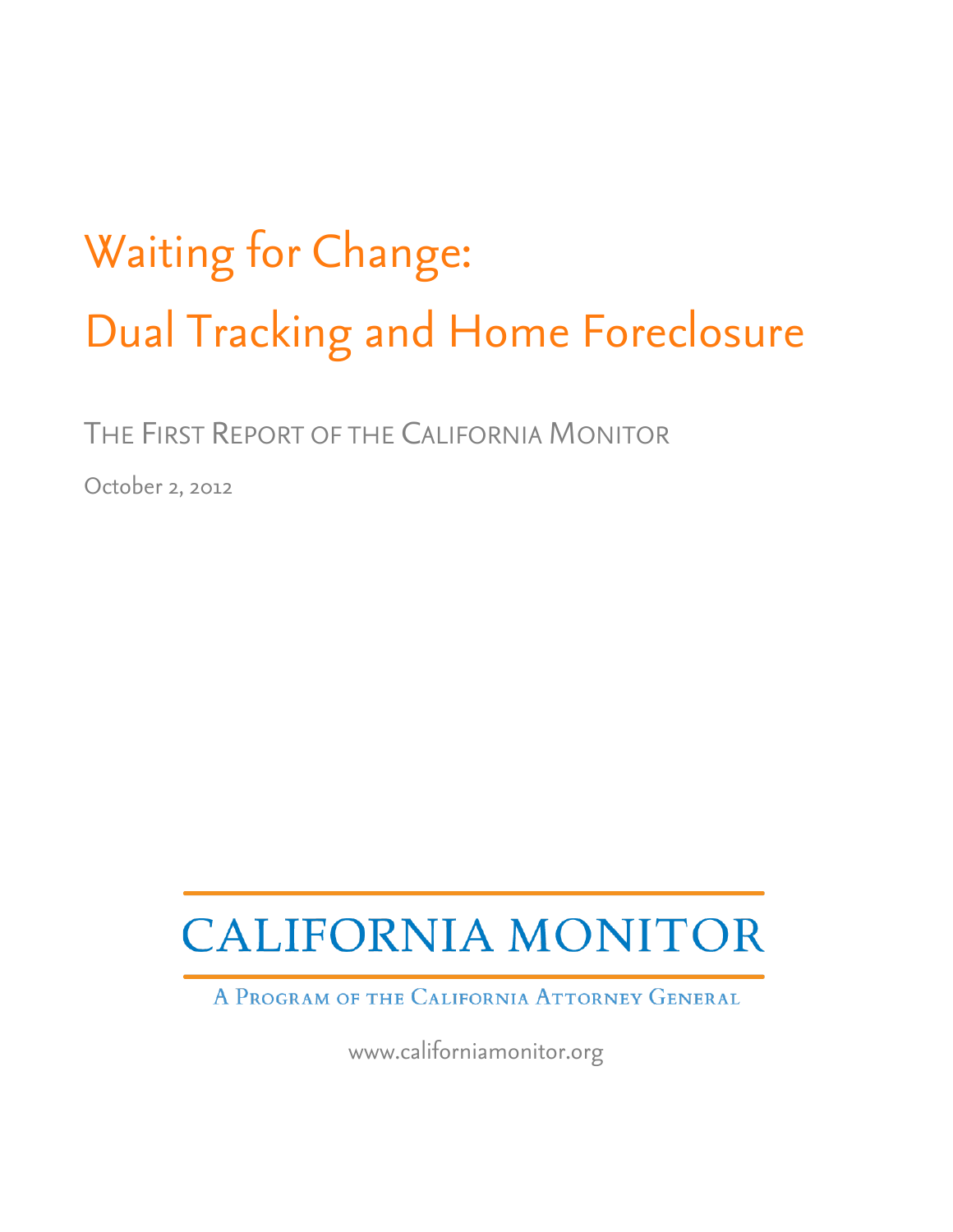## **CALIFORNIA MONITOR**

A PROGRAM OF THE CALIFORNIA ATTORNEY GENERAL

#### Summary

Tomorrow, October 3, the National Mortgage Settlement takes full effect. The nation's five largest mortgage companies must implement new, stronger rules for working with homeowners who are facing a hardship. These reforms require banks to make fundamental changes to their businesses. It should be a bright day for all who care about principles of fairness and the California housing market.

This report, the first from the California Monitor, focuses on dual tracking. Dual tracking is the name given to a race between foreclosure and loan modification. This practice allows mortgage companies to manufacture the foreclosures of homes and the displacement of families—even as those families fight to stay in their homes by requesting loan modifications. In my view, the Settlement's restrictions on dual tracking are at the heart of changes that will give families who have fallen on hard times a fair chance to keep their homes.

The Settlement did not change the loan modification landscape overnight, nor did it promise to do so. Under the agreement, mortgage companies had six months to change practices that were harmful to homeowners.

In California, dual tracking was widespread during this time. The report reflects the fear and frustration of California families while the mortgage companies retooled their practices. In August, 25% of complaints received by the California Monitor stated a dual tracking problem. However, this number began to trend downward in September. With the end of the implementation period, I will continue to monitor the mortgage companies' actions and listen to homeowners. When a home is on the line, rhetoric is no substitute for real, measureable change.

The announcement of the \$25 billion National Mortgage Settlement brought hope to thousands of families struggling to avoid foreclosure. Attorney General Kamala D. Harris appointed me as California Monitor to make sure those hopes were not dashed by delay or deception on the part of mortgage companies.

But consumers should not need a law professor as their ally to ensure fair process. While the California Monitor Program has worked successfully with mortgage companies to stop foreclosure sales in several dozens of dual tracking situations, the Settlement's protections place accountability on mortgage companies to treat their customers fairly or face real consequences if they continue to dual track.

It is my honor to serve Californians. My staff and I are working hard each day to ensure that every family struggling to avoid foreclosure has a square shot at keeping its home. I look forward to making future monthly reports and informing Californians of our progress at www.californiamonitor.org.

\_\_\_\_\_\_\_\_\_\_\_\_\_\_\_\_\_\_\_\_\_\_\_\_\_\_\_\_\_\_\_\_\_\_\_\_\_\_\_\_\_\_\_\_\_\_\_\_\_\_\_\_\_\_\_\_\_\_\_\_\_\_\_\_\_\_\_\_\_\_\_\_\_\_\_\_\_\_\_\_\_\_\_\_\_\_\_\_\_\_\_\_\_\_\_\_\_\_\_\_\_\_\_\_\_\_\_\_\_\_\_\_\_\_

Very truly yours,

Latie Porte

Katherine Porter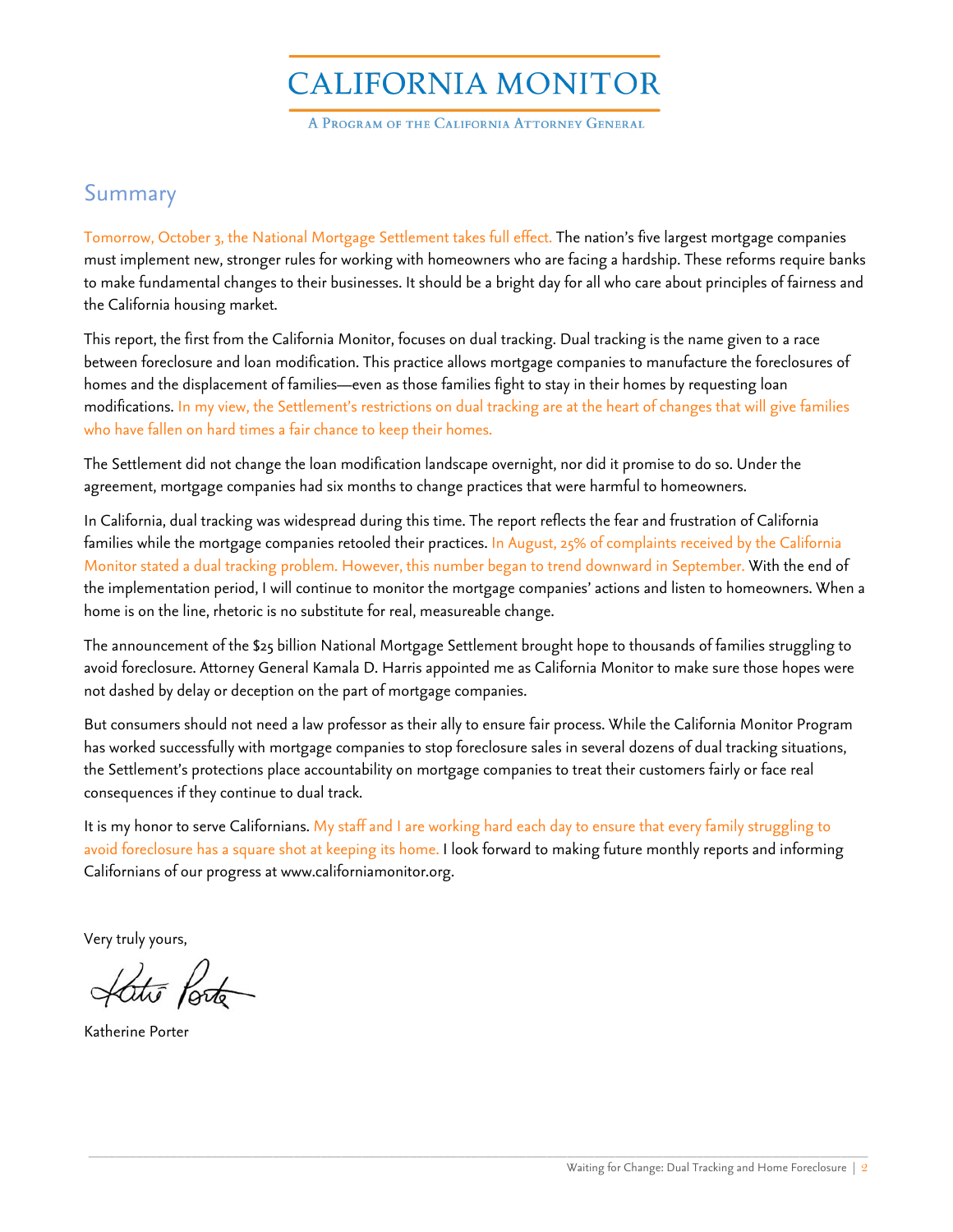BEGINNING OCTOBER 3, THE FIVE MORTGAGE COMPANIES THAT AGREED TO THE NATIONAL MORTGAGE SETTLEMENT MUST HAVE IMPLEMENTED ALL NEW SERVICING RULES, INCLUDING THE RESTRICTIONS ON DUAL TRACKING.

Dual Tracking is the name given to the race between foreclosure and loan modification. In the past, homeowners submitted loan modification applications but lost their homes to foreclosure before their applications were reviewed by the mortgage companies.

The mortgage companies took the full 180 days allowed by the Settlement to stop dual tracking.

During the Settlement Implementation Period (April 5 through October 1, 2012), the California Monitor received at least 224 complaints about dual tracking from California families. See page 8. To date, the California Monitor has received a total of 1,482 complaints.

The California Monitor has worked successfully with mortgage companies that agreed to the settlement to stop foreclosure sales and make sure that loan modification applications receive full and fair consideration. *See pages 7,* 8, 10, and 11 for stories of homeowners who are willing to speak out about their experiences.

This chart shows the number of dual tracking complaints the California Monitor received, by month.

In August, 25% of all complaints from California families mentioned a dual tracking problem.

The number of dual tracking complaints is falling as the October 3 deadline imposed by the Settlement looms.



The new rules on dual tracking provide some protection for homeowners who submit a loan modification application as late as fifteen days before a scheduled foreclosure sale. Families should work with HUD-certified counselors and their mortgage companies to submit loan modification applications as early in the default process as possible.

The Settlement is only one tool to improve the housing market. Many of its mortgage servicing reforms, including rules against dual tracking, are part of the Homeowner Bill of Rights, a law sponsored by Attorney General Kamala D. Harris that becomes effective in California on January 1, 2013.

Mortgage companies will need to design and deploy new technology and provide rigorous training to thousands of employees to remove the communication barriers in their companies that resulted in preventable foreclosures occurring because of dual tracking.

The California Monitor will issue a report each month that will examine an important aspect of Settlement relief.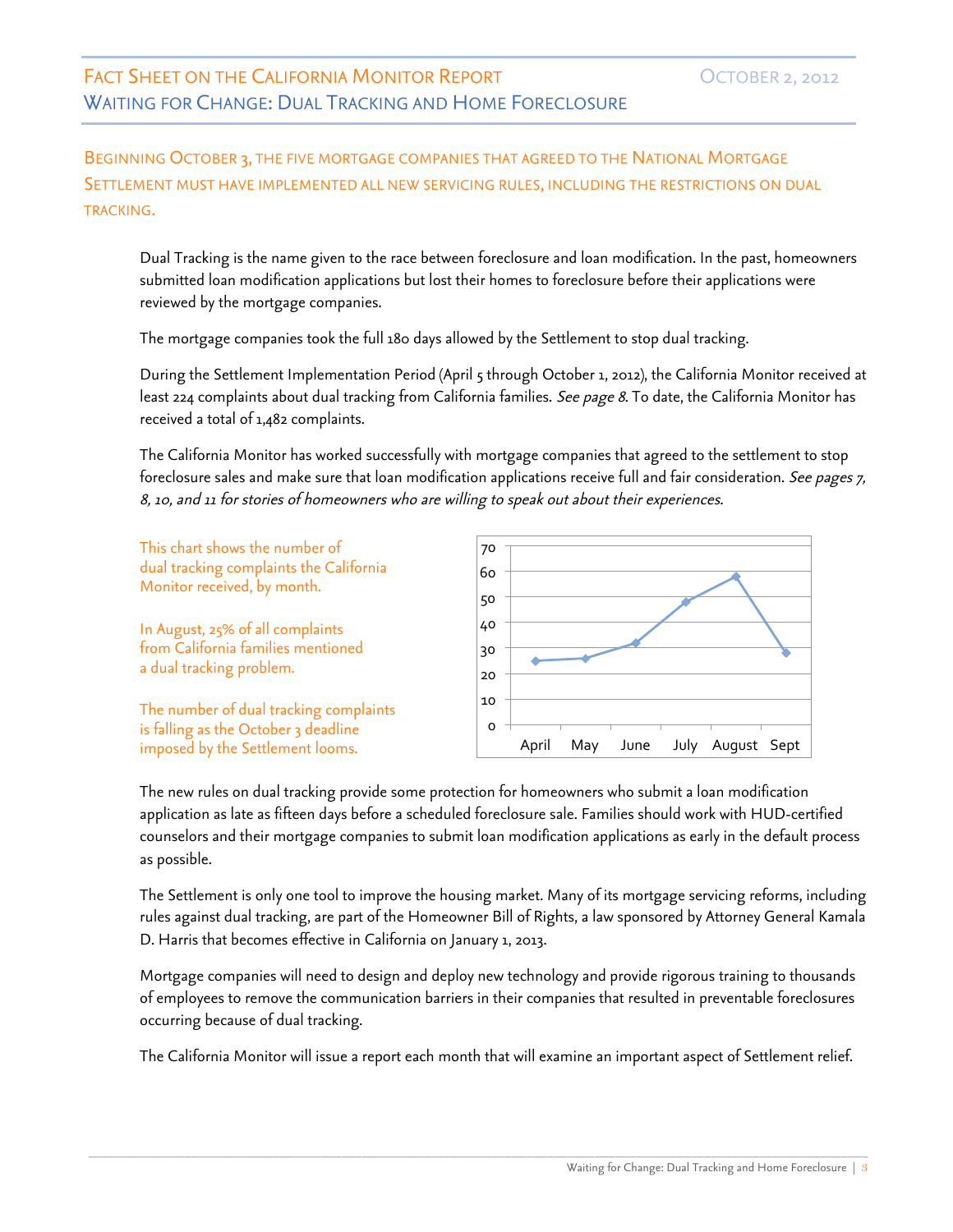#### NEED HELP? SEND YOUR STORY.

Homeowners may submit requests for help through two methods: the California Attorney General's Public Inquiry Unit, online at HTTP://OAG.CA.GOV/CONSUMERS/GENERAL or directly to the California Monitor Program, by email at CAMONITOR@DOJ.CA.GOV.

Propietarios de viviendas pueden presentar una queja a la Oficina del Procurador General de California en HTTP://OAG.CA.GOV/CONSUMERS/GENERAL o por correo electrónico directamenta al Programa del Monitor de California a CAMONITOR@DOJ.CA.GOV.

房主可以通过两种方式提交请求:上网到加州总检察长的谘询 HTTP://OAG.CA.GOV/CONSUMERS/GENERAL 或直接通过电子邮件到加州监控程序 CAMONITOR@DOJ.CA.GOV.

Nếu quý vị cần giúp đỡ với nợ nhà, hãy liên lạc với chúng tôi tại California Attorney General's Public Inquiry Unit, HTTP://OAG.CA.GOV/CONSUMERS/GENERAL, hoặc gửi email đến CAMONITOR@DOJ.CA.GOV.

주택 소유자는 다음 두 가지 방법으로 도움요청을 제출할 수 있습니다: 캘리포니아 법무장관의 공개 문의 부서, 온라인을 통해 HTTP://OAG.CA.GOV/CONSUMERS/GENERAL 또는 직접 캘리포니아 모니터 프로그램으로 이메일를 CAMONITOR@DOJ.CA.GOV.

Ang mga may-ari ng bahay maaaring magsumite ng mga kahilingan para sa tulong sa pamamagitan ng dalawang pamamaraan: ang Public Inquiry Unit ng California Attorney General, online sa HTTP://OAG.CA.GOV/CONSUMERS/GENERAL o direkta sa California Monitor Program, sa pamamagitan ng email sa CAMONITOR@DOJ.CA.GOV.

Special thanks to the ASIAN PACIFIC AMERICAN LEGAL CENTER (Los Angeles, CA) for its translation assistance.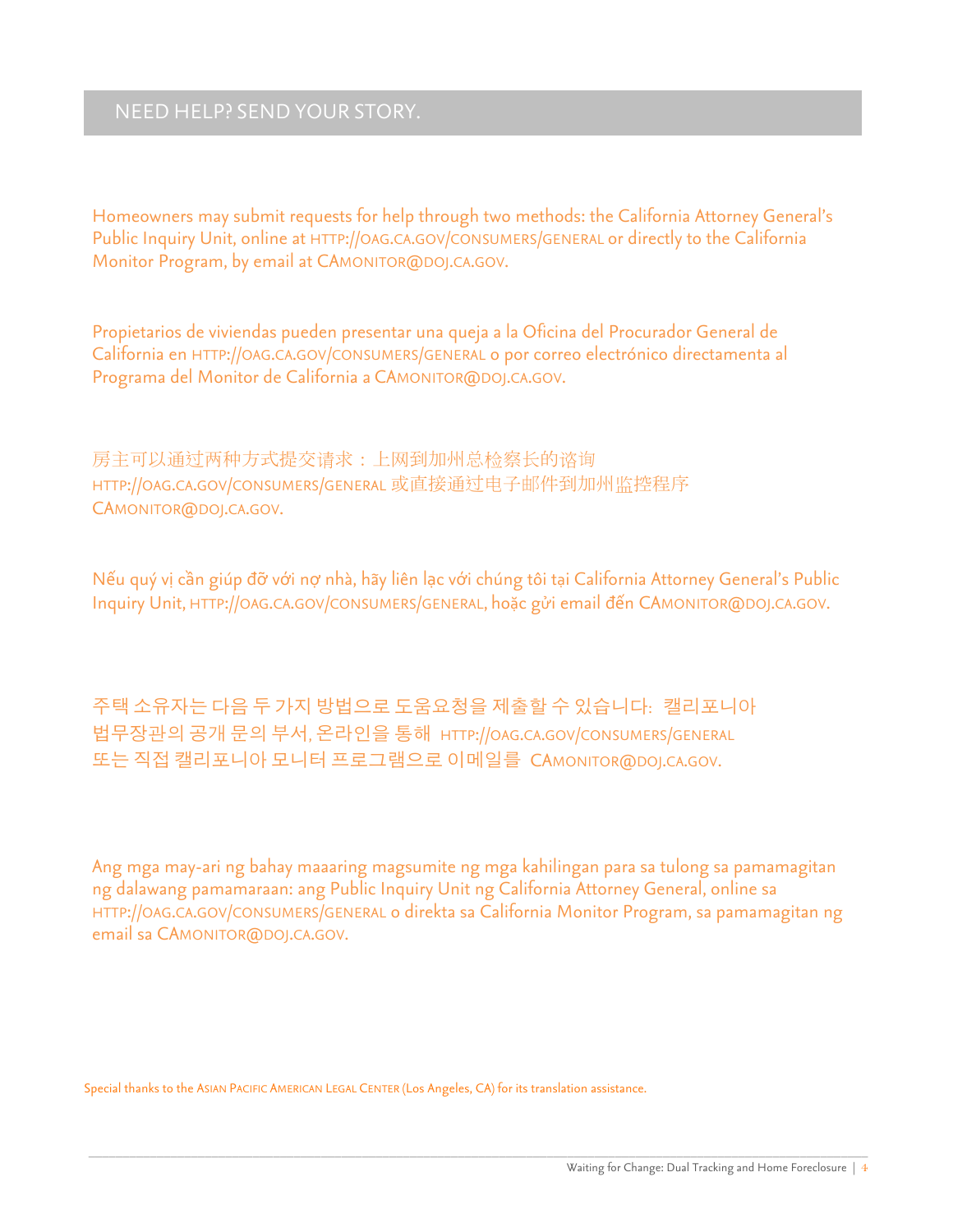#### **CONTENTS**

| Summary                                                                     | $\overline{2}$ |
|-----------------------------------------------------------------------------|----------------|
| <b>Fact Sheet</b>                                                           | 3              |
| The National Mortgage Settlement: Promises of Change                        | 6              |
| Dual Tracking: A Race Homeowners Lose                                       | $\overline{6}$ |
| <b>Robert's Story</b>                                                       | 7              |
| Settlement Restrictions on Dual Tracking                                    | 7              |
| The Implementation Period                                                   | 7              |
| Figure: Dual Tracking Complaints Received by the California Monitor Program | 8              |
| Matt's Story                                                                | 8              |
| A Fairer Foreclosure Process                                                | 9              |
| <b>Foreclosure Alternatives</b>                                             | 9              |
| What is a Loan Modification?                                                | 9              |
| The California Monitor Program: Hard At Work                                | 10             |
| Patricia's Story                                                            | 10             |
| William's Story                                                             | 11             |
| <b>Edwin's Story</b>                                                        | 11             |
| Staff spotlight: Wendy Tran                                                 | 12             |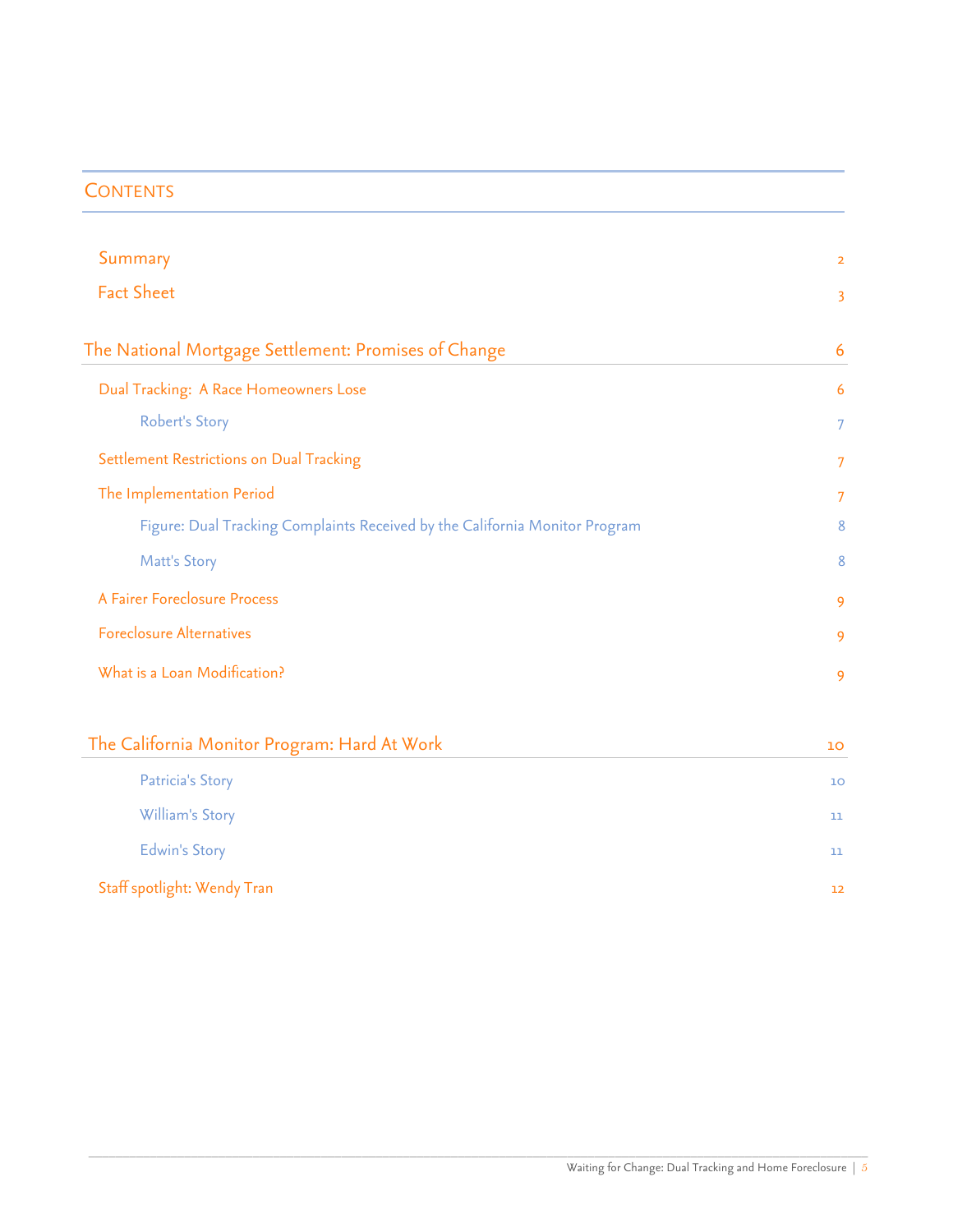## The National Mortgage Settlement: Promises of Change

The National Mortgage Settlement is a \$25 billion agreement between federal and state government, including California Attorney General Kamala D. Harris, and the nation's five largest mortgage servicers: Bank of America; JPMorgan Chase; Citibank; GMAC/Ally; and Wells Fargo. The mortgage companies promised to make loan modifications and to change practices to give families a fair chance to keep their homes.

The Settlement was reached in late February of 2012, and a federal court approved its terms on April 5, 2012. The announcement of this landmark consumer protection deal brought hope to thousands of families struggling to avoid foreclosure. The Settlement relief includes loan modifications with principal reductions for borrowers in default and refinance opportunities for current borrowers who owe more on their homes than they are worth. The Settlement also provides cash payments to families who lost their homes to foreclosure between 2008 and 2011.<sup>1</sup>

This report focuses on the Settlement's requirement that mortgage companies make fundamental improvements to their treatment of homeowners. These new rules are called servicing standards, and they are set forth in Exhibit A, right at the beginning of the Settlement.<sup>2</sup> These mortgage servicing reforms apply broadly to all owner-occupied homes serviced by the five mortgage companies, including loans owned by Fannie Mae or Freddie Mac.

The Settlement contains 304 standards, addressing the widespread problems in how mortgage companies have dealt with homeowners during the foreclosure crisis. These servicing standards have three key components: 1) banks must communicate effectively and efficiently with homeowners; 2) banks must obey all applicable laws that govern foreclosure and default; and 3) banks must do a better job giving homeowners a fair opportunity to avoid foreclosure with loan modifications.

To comply with each of these mandates, the banks will have to retool their business models. These mortgage companies can still profit from servicing home loans, but the new rules make sure that people take their rightful place in front of profits when families' homes are at risk. The servicing rules are about making sure that even the largest financial institutions respect the rule of law, rather than allowing them to craft their own rules that put their behavior outside the system of consumer protection.

#### DUAL TRACKING: A RACE HOMEOWNERS LOSE

Dual tracking is the name given to a race between foreclosure and loan modification. Lenders pursue foreclosure on a timeline that they control, observing only the waiting periods required by California law. But lenders also control the speed of the loss mitigation process. They decide how many documents are required for an application to modify a loan; they decide how many financial resources to devote to helping customers in financial trouble; and they decide whether to act on that loan modification application in a matter of days—or in a matter of months (or even years). In this race between foreclosure and loan modification, the bank sets the rules for both sides: the homeowner and the bank. It is of little surprise that families often lose the race to get a decision on whether they can save their home with a loan modification.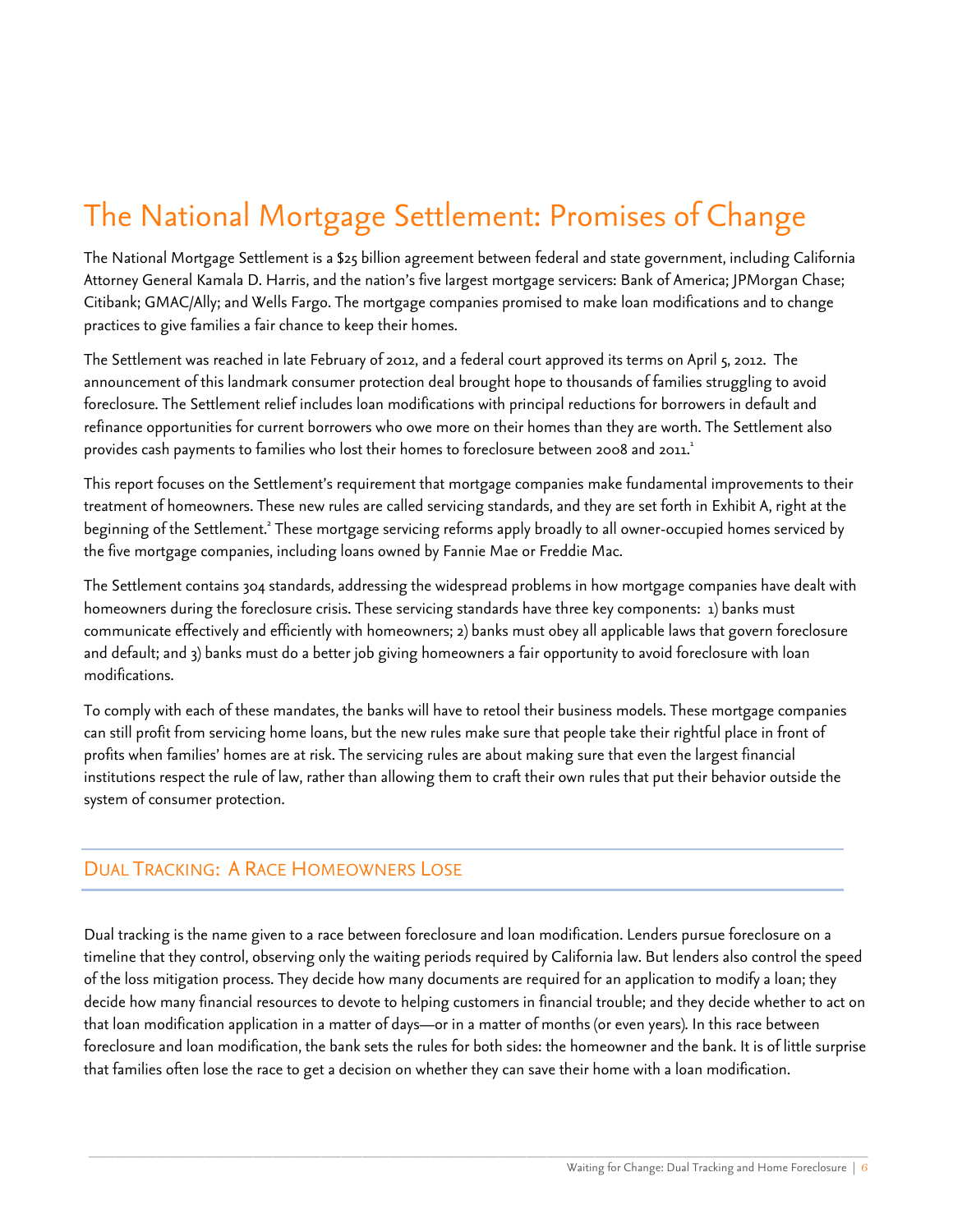As Attorney General Kamala D. Harris has described, dual tracking is a "dysfunctional practice."<sup>3</sup> It is harmful because it permits foreclosure even when families have the resources to keep their homes by making payments in a modified loan. Dual tracking also hurts families who cannot save their homes because job loss or other income problems mean a change in housing is needed. As foreclosures progress, homeowners understand that they may need to start making plans to relocate their families. Dual tracking undermines that ability. It magnifies the feelings of uncertainty and nxiety that accompany foreclosure, and makes it harder for families a to make decisions about their financial futures.

Dual tracking is particularly pernicious because it occurs even when foreclosure brings greater financial losses to a loan's investors than loan modification. It is a symptom of the larger problem with mortgage servicing. In the past, the loss mitigation process has moved forward on a timetable to achieve benchmarks and profits. Real people whose homes are at risk are on a separate process, one

#### ROBERT'S STORY

"Thank you so much! We can sleep tonight!" —ROBERT, LAKESIDE, CA

Robert of Lakeside had been trying to communicate with his mortgage company for months. He had grown weary of his mortgage company's repeated requests that he be patient. Although Robert had received notice that he might be eligible for relief under the National Mortgage Settlement, and had a loan modification application pending, the mortgage company set his home for a foreclosure sale. He turned to the California Monitor Program for help. Now, we are working with Robert's mortgage company to make sure his foreclosure sale remains postponed until his file is properly reviewed.

hat requires them to dodge obstacles at every turn: lost documents, incorrect information, and callous treatment. t

#### SETTLEMENT RESTRICTIONS ON DUAL TRACKING

Homeowners who apply for a loan modification in good faith are entitled to expect good faith from their mortgage company in return. The Settlement imposes restrictions on dual tracking to make the race between foreclosure and loan modification a fair contest and to make sure that Californians are not being forced out of homes that could be saved.

The Settlement stands for the principle that families cannot be treated as fodder for a foreclosure system that cares about profits but not its customers. It puts in place a balanced system of rules that require mortgage companies to consider loan modifications submitted in advance of a foreclosure sale. The rules on dual tracking work on a sliding scale. The farther in advance a family submits a complete loan modification application, the more protection that family has from the foreclosure continuing while the mortgage company is considering whether the loan should be modified.<sup>4</sup> At minimum, a family that asks the bank for a loan modification 15 days or more before its scheduled sale must be given an expedited review of its loan modification application. With longer lead time, mortgage companies must give more protection to homeowners.

Mortgage companies that signed the Settlement can still foreclose, but first they must make an informed decision about whether a family could afford to keep the house with a reduced payment.

A loan modification needs to be fair to investors too, giving them a better return on the loan than foreclosure. Restricting dual tracking does not mandate loan modifications. It is about preventing false hope and dead ends that mislead families, and substituting a clear set of rights that the mortgage companies must follow in every case.

#### THE IMPLEMENTATION PERIOD

When the Settlement's protections against dual tracking were announced, at least 130,000 California families were in the foreclosure process. The Settlement brought hope that these families would receive full consideration for foreclosure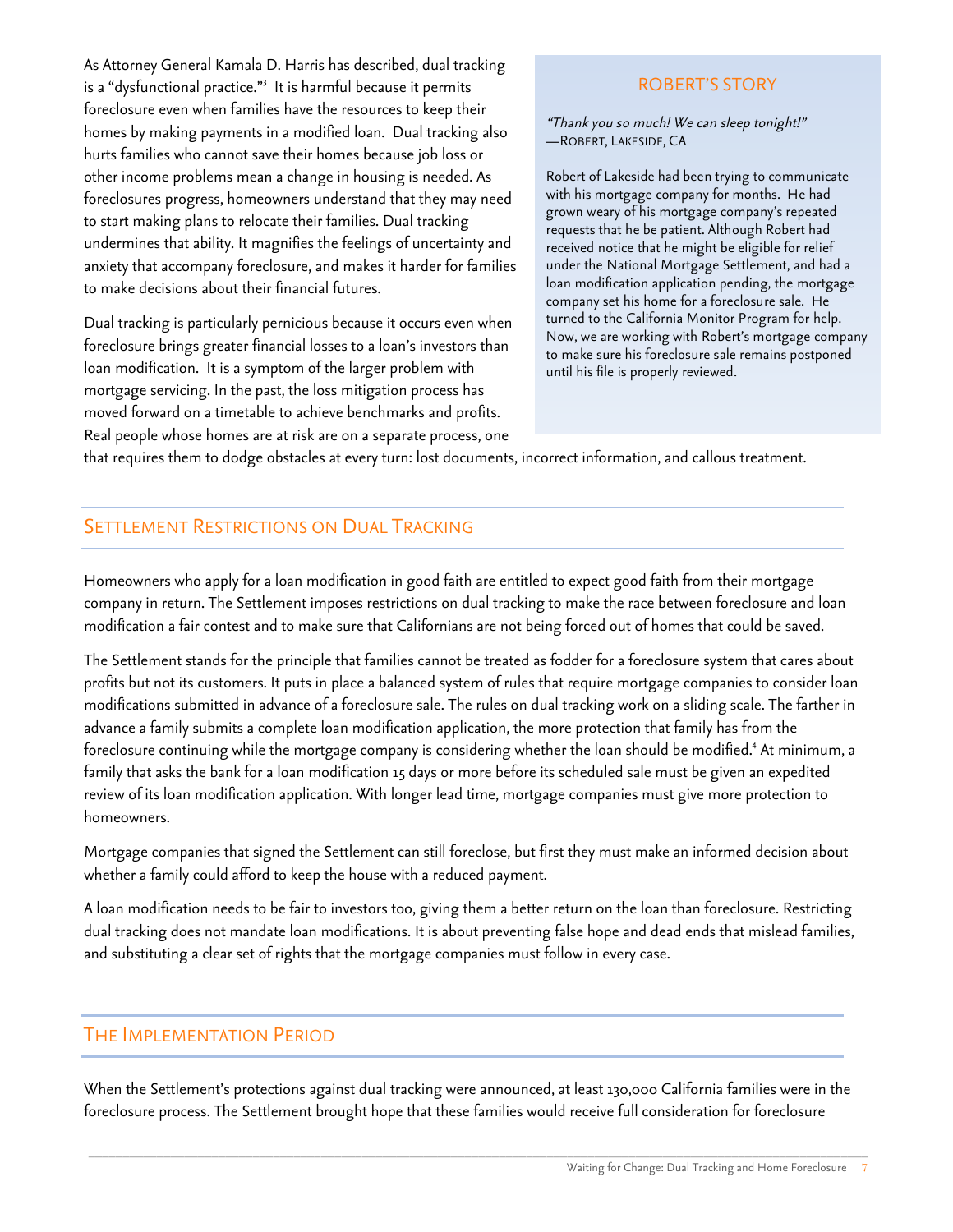alternatives, such as loan modifications and short sales, before their homes were sold. My job as California Monitor is to make sure these hopes are not dashed by misbehavior from the five mortgage companies who signed the Settlement.

The Settlement provided banks with an implementation period to change their practices. Banks agreed to make all changes by one of three deadlines: 60 days, 90 days, or 180 days. While some changes, such as implementation of a single point of contact for borrower communication, occurred quickly, the banks have taken the full 180 days (six months) to stop dual tracking. This is permissible under the Settlement.

But this waiting has been painful for homeowners, whose fate is uncertain under the dual track regime. To date, dual tracking has continued. As the graph illustrates (see right), the California Monitor Program has received dozens of requests for help each month from families who have submitted loan modification applications but fear that foreclosure will occur, despite their hard work. In August, 25% of complaints received by the California Monitor stated a dual tracking problem.



## DUAL TRACKING COMPLAINTS RECEIVED BY THE

In dual tracking situations, California Monitor staff have responded to families and intervened to stop foreclosure sales. In some cases, as with Matt's situation (see below), the result was a loan modification that leaves the homeowner owing many fewer dollars on the loan.

In other cases, a foreclosure sale was stopped to facilitate a pending short sale, allowing a family to find different housing on their terms and timetable—not the bank's.

#### MATT'S STORY

The California Monitor Program helped Matt of San Clemente get a \$300,000 principal reduction. Matt had tried to obtain an affordable loan modification from his mortgage company twice. Each time, the mortgage company could not structure a loan modification with a monthly payment he could afford. Still looking for a workable solution, Matt re-applied, a third time, for a loan modification. After receiving a complete application, the mortgage company confirmed that it was waiting on investor approval. But, despite the fact that the loan modification application was pending, the mortgage company set a foreclosure sale date. When Matt's attorney tried to postpone the sale, the mortgage company denied the request, even though it had confirmed it was waiting on investor approval. With bankruptcy looking like the only alternative for stopping the foreclosure sale, Matt's attorney reached out to the California Monitor Program. We stepped in and negotiated with the mortgage company. The scheduled foreclosure sale was postponed, and the mortgage company offered Matt a trial loan modification under the National Mortgage Settlement. The loan modification reduces the amount owed on his loan by \$300,000.

Attorney General Kamala D. Harris created the California Monitor Program in part to be a resource for families during this painful implementation period, but the ultimate goal is different. The Settlement exists to make sure that families do not need to call on law enforcement or expert attorneys to navigate the loan modification process. It creates a better system for assistance. HUD-certified housing agencies provide free help to families who may benefit from individualized counseling.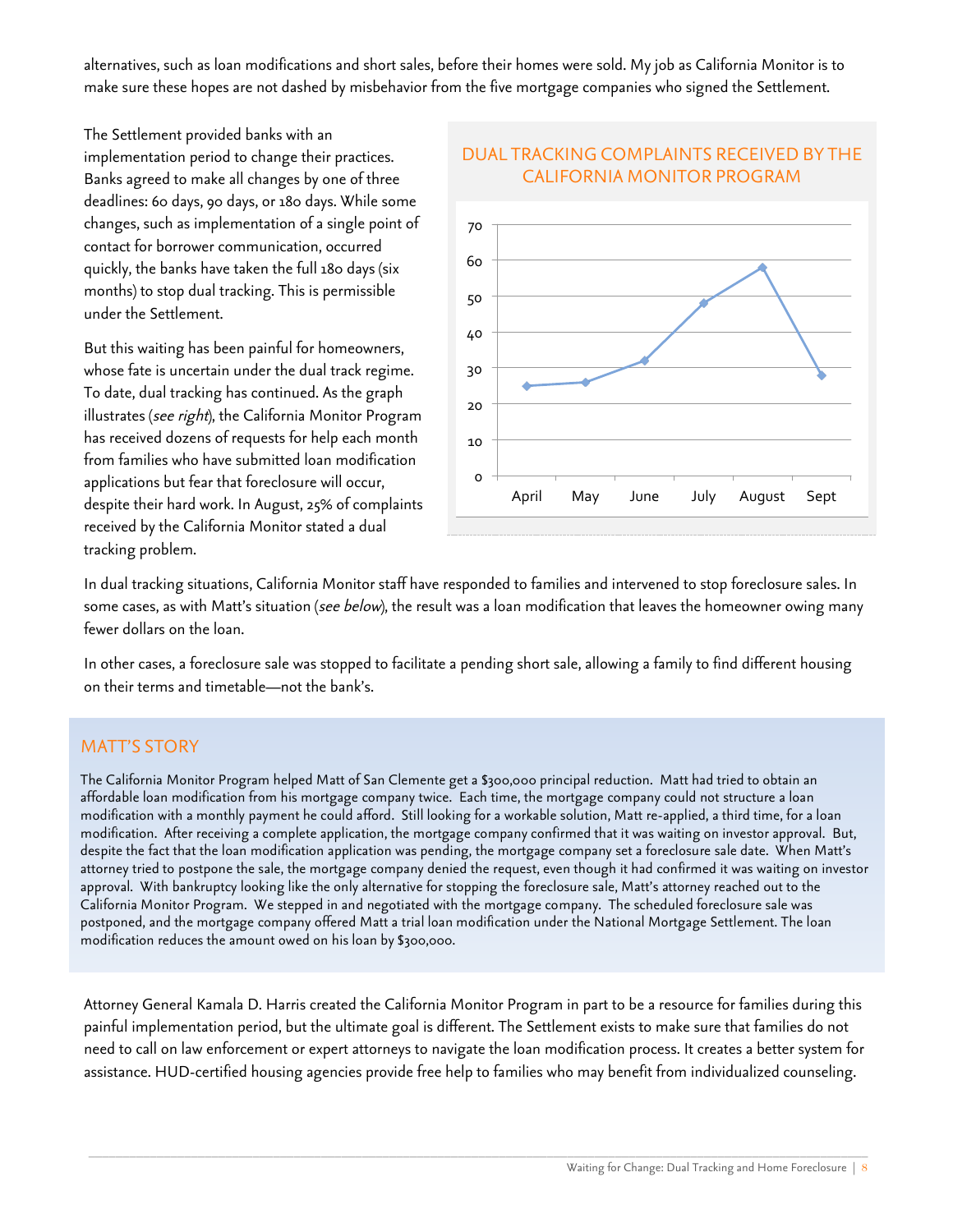#### A FAIRER FORECLOSURE PROCESS

Beginning October 3, 2012, the five banks that agreed to the Settlement must have implemented all servicing rules, including restricting dual tracking. The California Monitor Program is optimistic that the downward trend for September shown in the graph (see previous page) is only the start of movement in the necessary direction. In October and subsequent months, I expect the frustration and fear caused by dual tracking to end. None of the five mortgage companies has notified the California Monitor that they will fail to meet their obligations on dual tracking.

The banks' task in obeying the dual tracking rules is not easy. To make sure loan modification applications are considered before a foreclosure continues, banks will have to improve their communication systems with their agents, such as foreclosure trustees and attorneys. They will need to design and deploy new technology and provide rigorous training to thousands of employees. These changes rewire the mortgage servicing machine to remove the disconnect between foreclosure and loss mitigation that allowed dual tracking to flourish. In its place should be rapid and clear communication and revamped systems that permit individualized review of homeowners' abilities to save their homes.

The Monitor Program has tools, described later in this report, at the ready to make sure that the banks are honoring the Settlement, and in upcoming months, I will report to Californians with new data on dual tracking. Homeowners have a simple request: that the companies that helped families get their homes also help families keep them. At the end of the Settlement's implementation period, homeowners should expect banks to honor that request and give meaningful and timely review of loan modification applications.

#### FORECLOSURE ALTERNATIVES

The California Monitor Program hears from many homeowners who desperately want to avoid foreclosure. When dual tracking happens, homes are lost, and families are deprived of better options. The Settlement gives homeowners the tools they need to pursue home-saving alternatives.

Loan modifications save homes by reducing monthly mortgage payments so that they are affordable. This lets families stay in communities where they have put down roots. The Settlement obligates servicers to provide billions of dollars in loan modifications, including reducing the amounts owed on loans.

Some California families will leave their homes. For homeowners impacted by a volatile economy, selling their home for less than the debt owed on their mortgage allows them to leave their home without foreclosure. At their best, short sales can encourage job mobility and fresh starts in new neighborhoods.

| What is a Loan Modification?                                                                                                                                                                                                                                     | FORGIVING PART OF THE PRINCIPAL BALANCE                                      |
|------------------------------------------------------------------------------------------------------------------------------------------------------------------------------------------------------------------------------------------------------------------|------------------------------------------------------------------------------|
|                                                                                                                                                                                                                                                                  | SO LESS IS OWED ON THE LOAN                                                  |
| A loan modification eases the strain of high<br>monthly mortgage payments by changing the<br>terms of a loan in a number of different ways.<br>These tools, frequently used together, give<br>homeowners the opportunity to make<br>homeownership work for them. | LOWERING THE INTEREST RATE<br>TO TAKE ADVANTAGE OF TODAY'S LENDING MARKET    |
|                                                                                                                                                                                                                                                                  | EXTENDING THE TERM OF THE LOAN TO MAKE<br>PAYMENTS AFFORDABLE TODAY          |
|                                                                                                                                                                                                                                                                  | POSTPONING PAYMENT OF PART OF THE LOAN,<br>ALLOWING TIME FOR EQUITY TO BUILD |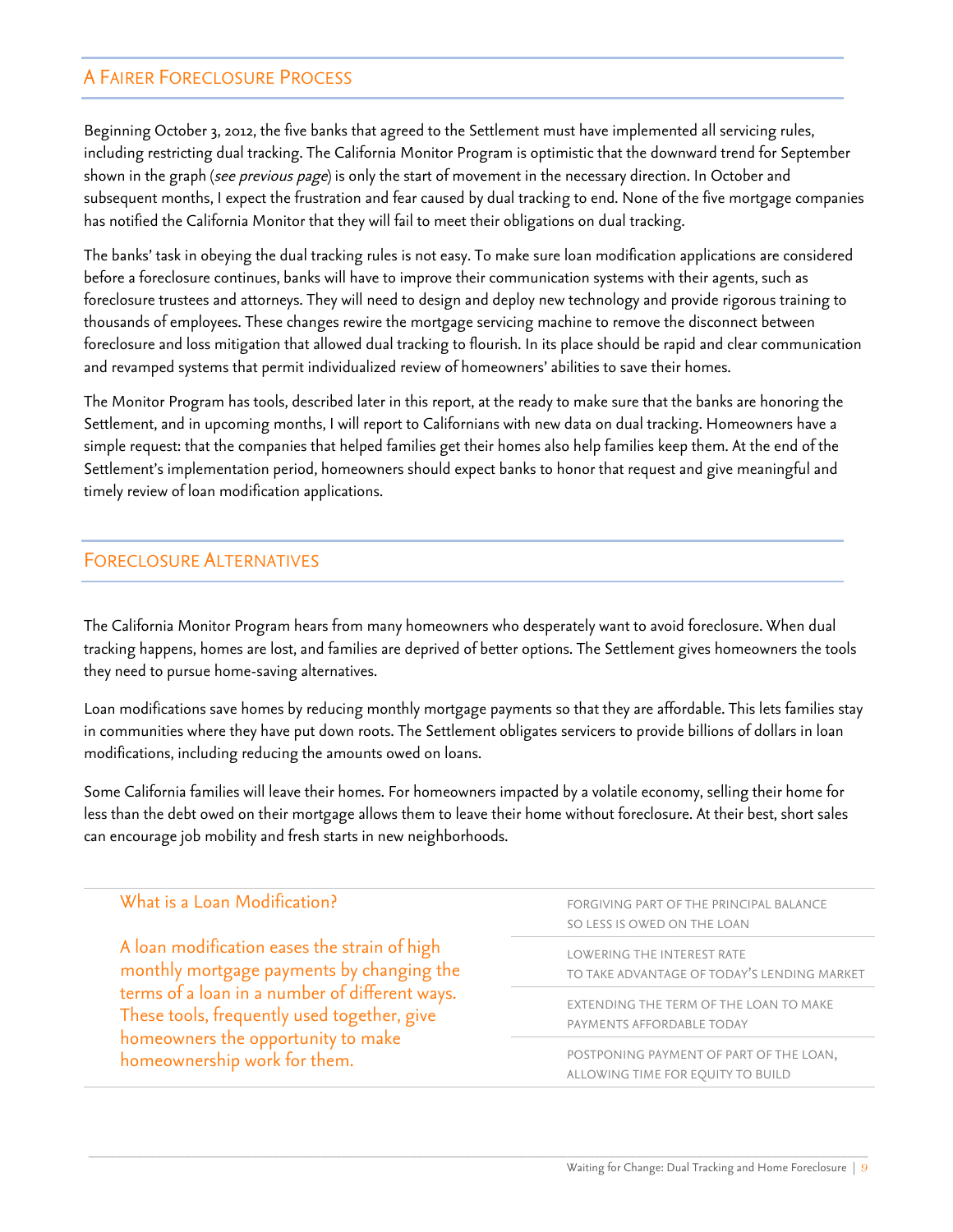## The California Monitor Program: Hard At Work

Since March, the California Monitor Program has received over 1,400 complaints and inquiries from homeowners all over the state. Through their emails, handwritten letters, and phone calls, homeowners tell us their stories. They are people who make long commutes to work jobs that barely make ends meet; they are people who suffer debilitating illnesses; and they are people who are feeling the pinch of today's tough economy. Above all, these homeowners are resilient people who dig deep to use every word they know to ask for help. Their stories inform and motivate the work of the California Monitor Program.

The goal of the California Monitor Program is to ensure that financially distressed homeowners receive the help the National Mortgage Settlement gives them. Our approach is to provide education and resolutions for homeowners who are often emotionally drained from trying to stay off foreclosure.

The Settlement is complex. Many homeowners seek information on whether it can help them. The Program's attorneys conduct legal analysis and research to make sure all promised relief is being delivered. The Program's staff also provides referrals and information on other programs. While the California Monitor Program is keeping its focus squarely on the Settlement, we know it is only part of a larger set of policies and changes to combat the foreclosure crisis.

#### WE TEACH.

Our first job is to let homeowners know we have heard their individual concerns. Listening is a core skill for all Monitor staff.

#### PATRICIA'S STORY

"You, the California Monitor Program is a true blessing. Your care and sensitivity to my complaint is apparent in your writings. I truly appreciate it. It has been a very long journey and a grueling one. There have been so many errors and stressors. I am confident that the God I serve has carried me through this far and will not fail to continue to lift me up." —PATRICIA, LAKEWOOD, CA

Patricia first began seeking assistance from her mortgage company on her Lakewood, California home in 2009. Her bank offered her a modification but her monthly payments would have still been unaffordable. Patricia has been trying to obtain a modification ever since, a frustrating and confusing process that has left her exhausted. Despite her diligent efforts, Patricia found a Notice of Trustee's Sale in her flower bed near her front door on September 2, 2012. She had still not received a final decision on her application. The California Monitor Program was able to help Patricia postpone the sale date.



In many instances, staff resolve inquiries by explaining the terms of the Settlement in a way homeowners can understand. When homeowners are not eligible for a loan modification, we provide a thorough explanation, detailing each of the reasons why the Settlement unfortunately does not apply to their situation. When homeowners are not writing specifically about the National Mortgage Settlement, we encourage them to contact their mortgage companies and ask to be considered for other forms of relief.

Staff Attorney Natalie Bush-Lents speaks to homeowners at a Homeowner Assistance Event hosted by Assemblyman Calderon in Whittier, CA.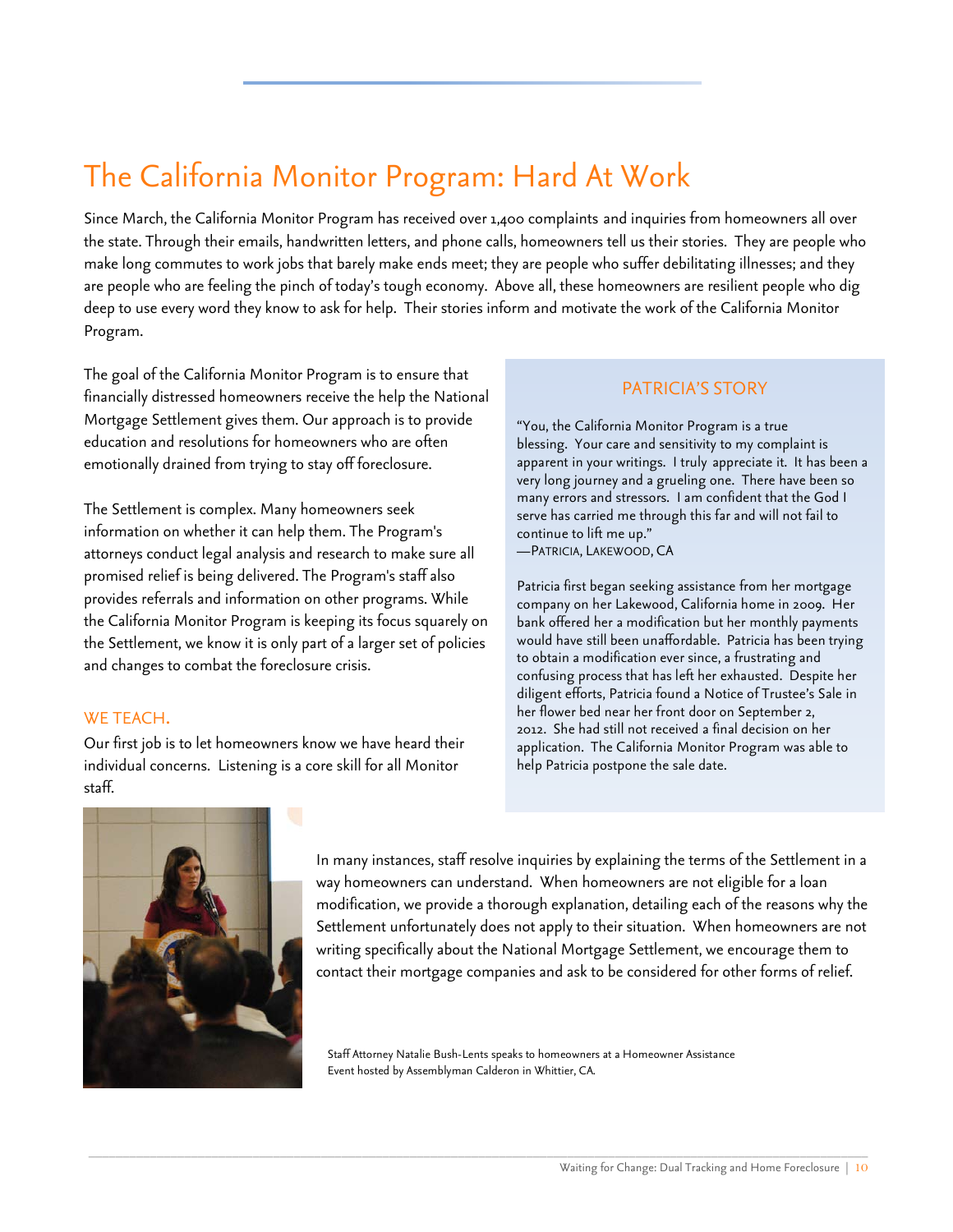#### WE REACH OUT.

At the forefront of marshaling the relief the National Mortgage Settlement offers, the California Monitor Program travels throughout the State, often partnering with homeowner advocacy groups, congressional offices, and other community

#### WILLIAM'S STORY

"This past week has been unbearable due to the chest pains after receiving news of a sale date on our property."—WILLIAM, CORONA, CA

William's mortgage company notified him that he was eligible for a loan modification under the National Mortgage Settlement. Later, he also received a notice of foreclosure sale. Confused and concerned about what to do, William wrote to the California Monitor Program. Now, we are working with William's mortgage company to postpone the foreclosure sale, and we will continue to work on his case until his mortgage company thoroughly evaluates his eligibility for relief.

organizations. To date, we have conducted more than 25 presentations on the National Mortgage Settlement, dedicating over 200 hours of manpower in-person, over the phone, and on the web to education.

Our website is designed with the homeowner and community organizations specifically in mind. More than a static forum for information, the site offers tools homeowners can use to determine their Settlement eligibility. The site features comments on any broad concerns the Program has been working to solve. The site also invites feedback and recommendations from homeowners on the topics they want to learn more about, and suggestions on where they want the Program staff to conduct outreach.

#### WE ADVOCATE.

The Program devotes a majority of its time to cases where homeowners may benefit from the Settlement, but need help because of its more

complicated aspects or because the mortgage company appears to be in violation of the Settlement. We especially reach out to homeowners who do not have access to other resources and who live in the hardest hit areas of the State. With the borrower's permission, we open a dialogue with the mortgage company.

We explain the family's circumstances and particular needs, and we request review for the broadest range of relief options, including principal reduction under the Settlement. We also prioritize complaints where a foreclosure sale is imminent. This escalation process lets the California Monitor Program engage with the banks about whether their policies comply with the Settlement and protect a family's legal rights.

At this time, we have escalated 106 cases to the banks. We've achieved tremendous success through the escalation process. This report features some of the stories of homeowners that the California Monitor Program has helped, such as Edwin (see below).

The Program has closed 373 cases to date because we have provided the homeowner with the information or assistance requested or we have received a complete and satisfactory response from the bank.

We are currently in the process of working with homeowners in 261 cases, and we know we have months of hard work ahead in continuing to assist families.

#### EDWIN'S STORY

#### "[Y]ou have my blessings and my thank you for all your work."—EDWIN, FRESNO, CA

Edwin had received a loan modification from his mortgage company, but he could not afford to make the reduced monthly payment—\$1,535.25—during the trial modification period. When Edwin became delinquent, the mortgage company started the foreclosure process. A foreclosure sale was set. Edwin tried to make arrangements for a short sale, but he was unsuccessful. Desperate and seeing no other alternative, Edwin filed bankruptcy—only to have his case dismissed a few weeks later. At that point, a friend from church told Edwin about the California Monitor Program. Having found someone who could help, Edwin shared his story. From there, we worked with the mortgage company to find a solution. It agreed to postpone the scheduled foreclosure sale and proposed a trial loan modification with a total monthly payment of just over \$1,000—a real affordable monthly payment. The mortgage company also assigned Edwin, who is not a native English speaker, a Spanish-speaking contact person.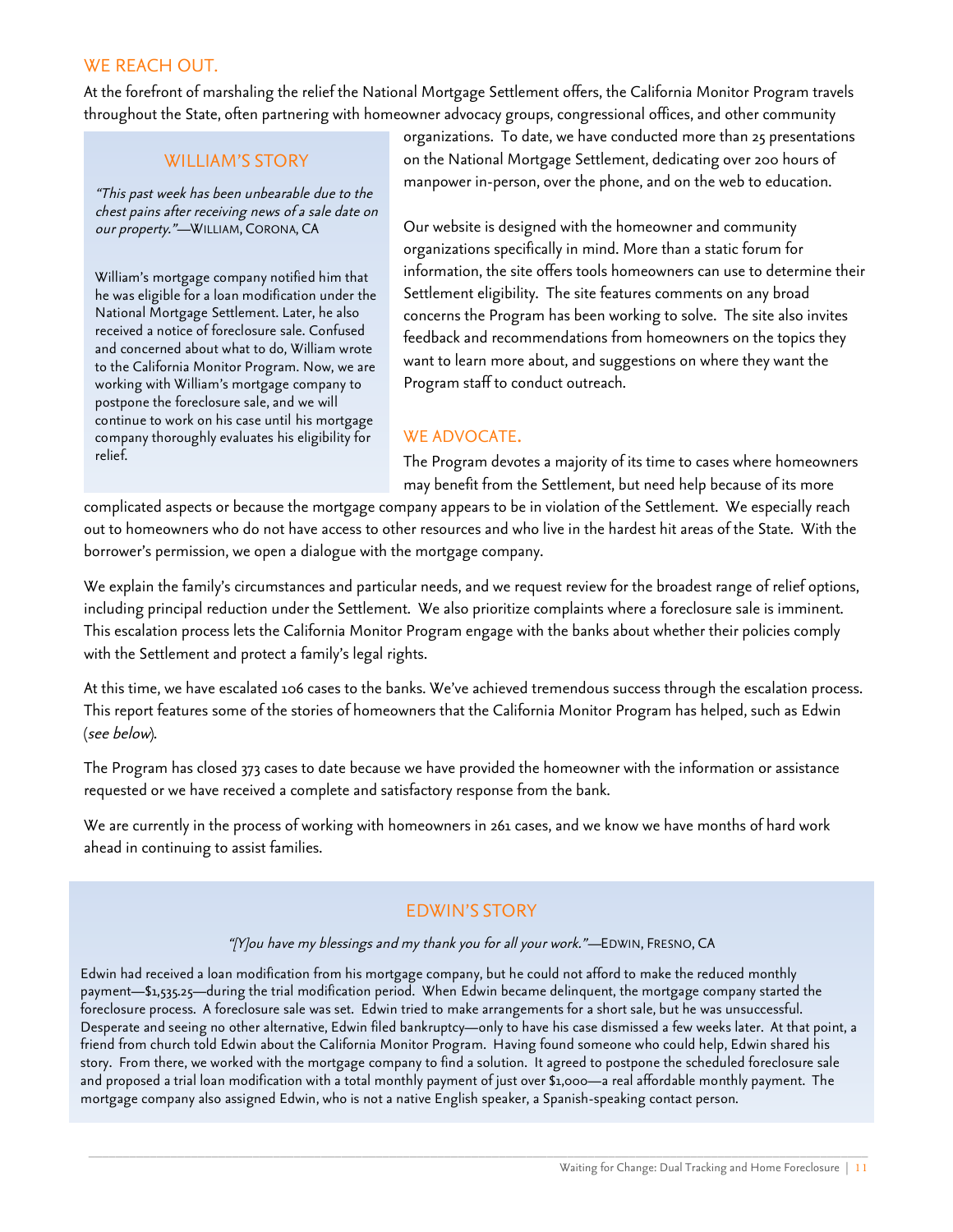#### WE MONITOR.

One of the Program's first major initiatives was designing a special database to allow visibility into the problems that homeowners are suffering. Monitor staff log all complaints into this database and code the nature of the issue, the bank, and the resolution we provide. This transparency into the Settlement relief process is a crucial part of enforcement. We use the database to identify bank practices that need improvement, or that may even violate the Settlement. We also use it to capture trends in complaints to see if the Settlement's promises are translating to on-the-ground changes.

The database also allows us to monitor the resolution of individual complaints. We make sure that homeowners with urgent issues receive rapid responses, and we log the bank's responses to our escalations to them for relief. Every communication the Monitor Program makes with a homeowner is logged in the database. To date, we have initiated more than 1,753 letters, emails, or phone calls to Californians who have asked for our help.

#### STAFF SPOTLIGHT: WENDY TRAN

The first of her family born in America, Wendy Tran believes that homeownership is an important building block of community and financial stability for American families. At the age of five, Wendy decided to become an attorney and persuaded her mother to start saving for her education. Wendy enjoys facilitating communication between adverse parties and pointing them towards amicable solutions and earned a Master of Dispute Resolution from Pepperdine University School of Law. She continued to pursue her passion for solving problems as a student in the Mediation Clinic and the Foreclosure Prevention Clinic at Notre Dame Law School. Today, as a legal fellow with the California Monitor Program, Wendy brings a bright smile and an upbeat attitude to her work with homeowners.



"The time and energy involved in applying for a loan modification can take a huge emotional toll on a family. I try to give homeowners a different experience by listening with care, explaining their options in ways they can understand, and helping them find solutions that work for them." —WENDY

#### WE WORK FOR CHANGE.

The California Monitor Program is located at the University of California, Irvine School of Law, where Katherine Porter is Professor of Law. Shortly after her appointment as the California Monitor, Professor Porter founded a Consumer Protection Clinic to educate a new generation of consumer lawyers. The Clinic provides cutting-edge legal education, helping students understand how the law works, not just what the law says.

The Program staff is comprised of a Visiting Clinical Professor, a Staff Attorney, three Fellows who are recent law school graduates, and support staff. Professor Porter's recruitment goal was to bring together a team of energetic individuals with a variety of talents. Her staff is equipped with the skills to communicate with homeowners, to conduct sharp policy and legal analysis, and to develop innovative enforcement strategies. As a team, we work to foster a real connection with the homeowners and communities that we seek to help.